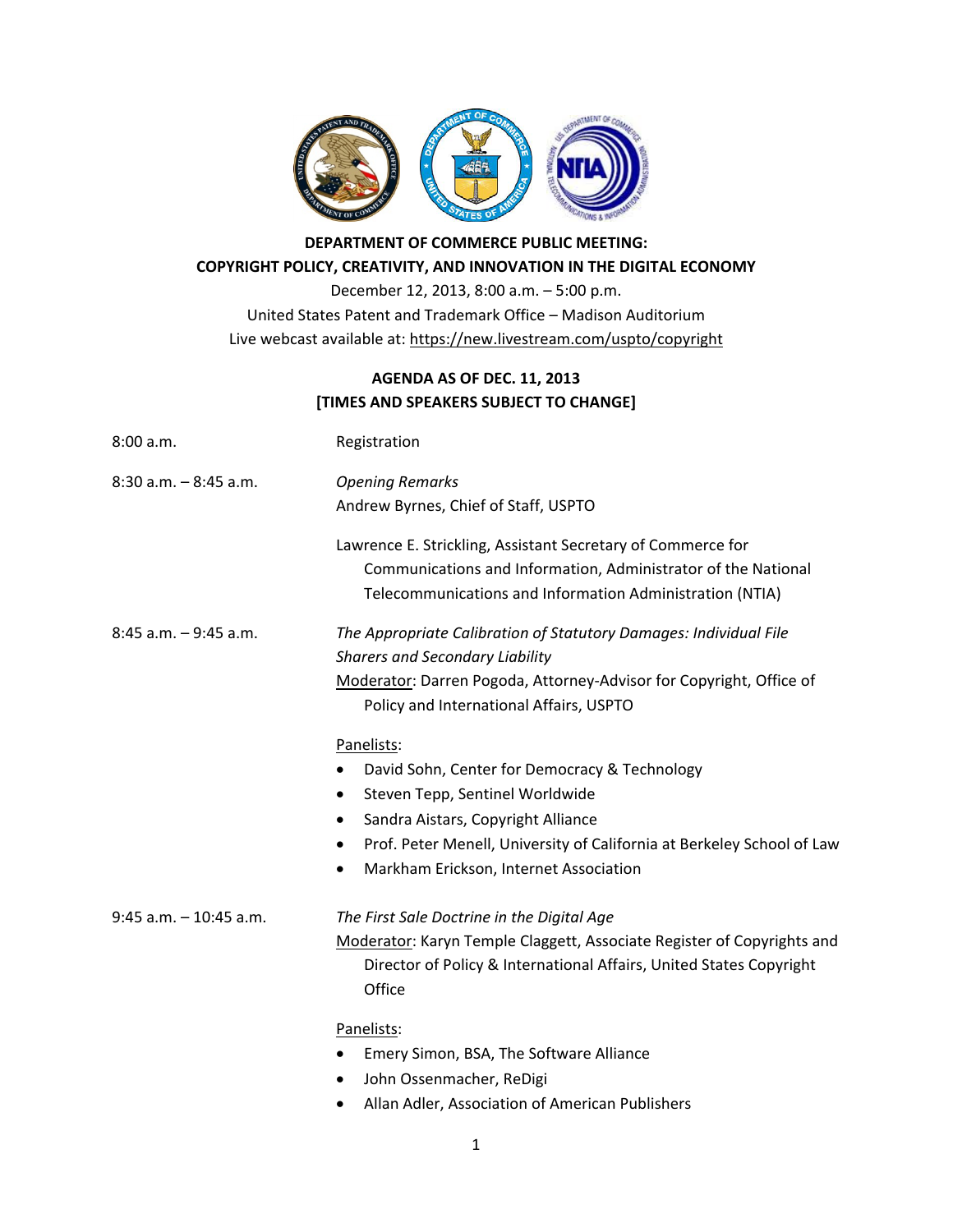|                           | Sherwin Siy, Public Knowledge<br>Prof. John Villasenor, University of California, Los Angeles                                                                                                                                                                                                                                                                                 |
|---------------------------|-------------------------------------------------------------------------------------------------------------------------------------------------------------------------------------------------------------------------------------------------------------------------------------------------------------------------------------------------------------------------------|
| 10:45 a.m. $-$ 11:00 a.m. | <b>Break</b>                                                                                                                                                                                                                                                                                                                                                                  |
| 11:00 a.m. $-$ 12:00 p.m. | <b>Legal Framework for Remixes</b><br>Moderator: Michael Shapiro, Senior Counsel for Copyright, USPTO                                                                                                                                                                                                                                                                         |
|                           | Panelists:<br>David Carson, International Federation of the Phonographic<br>Industry<br>Prof. Peter DiCola, Northwestern University Law School<br>$\bullet$<br>Jay Rosenthal, National Music Publishers' Association<br>Josh Schiller, Boies, Schiller & Flexner LLP<br>Prof. Rebecca Tushnet, Organization for Transformative Works<br>٠                                     |
| 12:00 p.m. $-$ 1:00 p.m.  | Lunch Break (food not provided)                                                                                                                                                                                                                                                                                                                                               |
| 1:00 p.m. $-$ 1:15 p.m.   | Current Copyright Office Initiatives on Digital Issues<br>Introduction: Shira Perlmutter, Chief Policy Officer and Director for<br>International Affairs, USPTO                                                                                                                                                                                                               |
|                           | Speaker:<br>Maria Pallante, Register of Copyrights and Director of the United<br><b>States Copyright Office</b>                                                                                                                                                                                                                                                               |
| 1:15 p.m. $-$ 2:45 p.m.   | Improving the Operation of the Notice and Takedown System<br>Moderator: John Morris, Associate Administrator and Director of<br>Internet Policy, NTIA                                                                                                                                                                                                                         |
|                           | Panelists:<br>Victoria Sheckler, Recording Industry Association of America<br>٠<br>Fred von Lohmann, Google<br>٠<br>Corynne McSherry, Electronic Frontier Foundation<br>Susan Cleary, Independent Film & Television Alliance<br>Troy Dow, The Walt Disney Company<br>Christian Genetski, Entertainment Software Association<br>David Snead, Internet Infrastructure Coalition |

2:45 p.m. – 3:00 p.m. Break